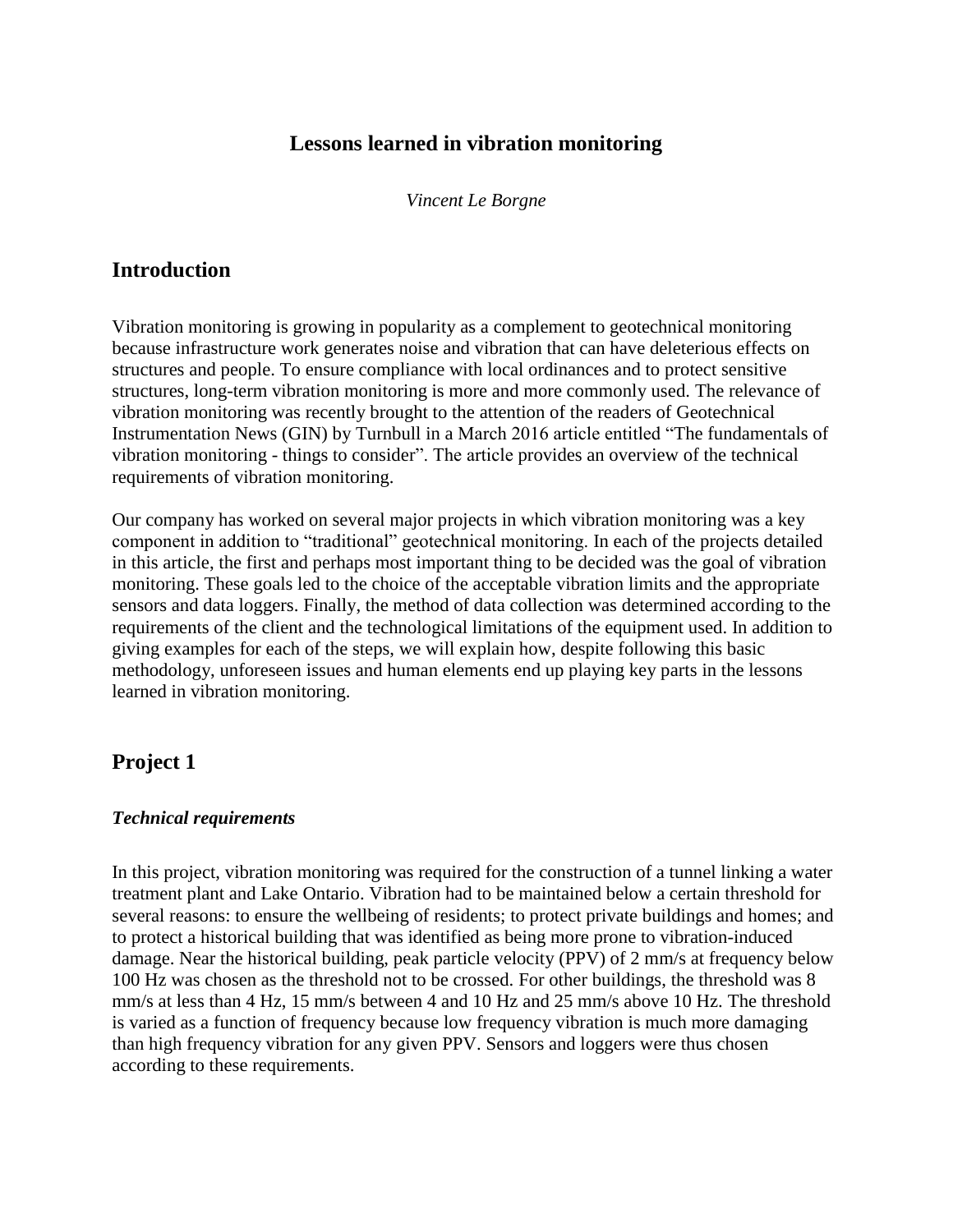Stations were installed at eight locations clustered around shafts and close to the historical building. The installation next to the historical building is shown in the picture of Figure 1. The assembled system is anchored to the concrete slab, and the old stone and mortar wall behind can clearly be seen. There are whiter parts in the wall where the mortar has been repaired before, showing that this building is indeed weakened and requires supplementary caution.



*Fig. 1 : Picture of the geophone system and the historical building to be monitored.*

To minimize long-term costs to the client, vibration data are uploaded daily, automatically to the client's server, where engineers can access it. This is achieved by hooking up a cellular modem to the logger and setting up scheduled data transfers. This passive method of data retrieval is well-suited for this application since we were confident that the generated vibration from tunnel construction would never exceed the threshold, thus eliminating the need for real-time alarms.

### *Lessons learned*

Despite a smooth start, unforeseen equipment failures forced us to quickly review our setups and devise an action plant to ensure as little data as possible would be lost. Of the failures, the most common one was unreliable cellular modem communications. The modems would hang and generate issues in the transferred data, and create doubts regarding system reliability. There was a very real risk that tunnel construction would go on without our system continuously providing evidence that bylaws and other requirements were being followed. In this context, a wellprepared contingency plan is a necessity to ensure full protection for the client.

Beyond these hiccups, the main lesson learned from this project is not about choice of instruments, installation or data analysis. The main challenge proved to be communicating efficiently with the client. On several occasions, we have gone over with the client how the system works, how to configure it and how to extract data. Despite offering training sessions and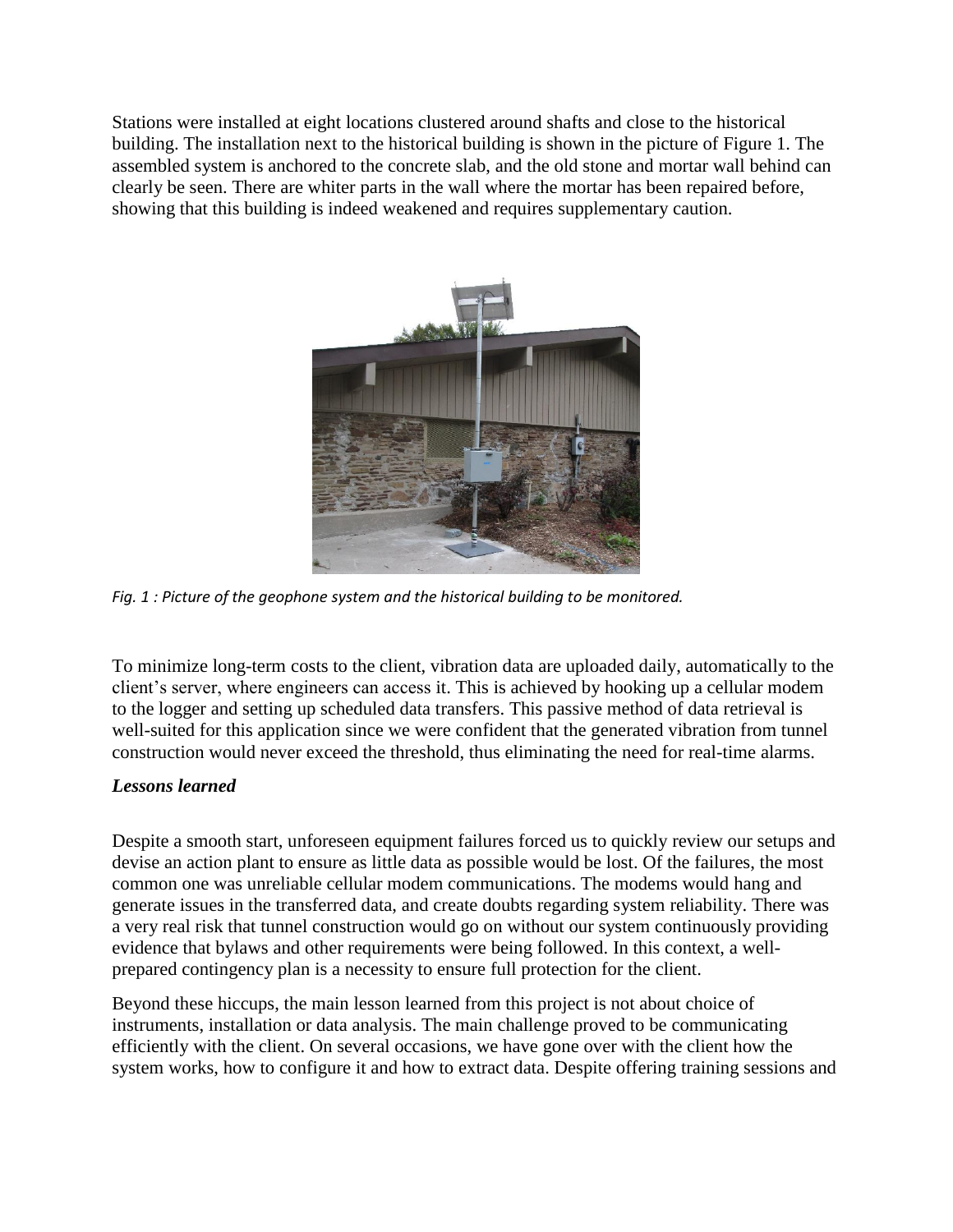providing several training documents, the client still had difficulty maintaining and using the vibration monitoring equipment.

There was a fairly high turnover rate for the people in charge of this equipment, and information would be lost from person to the next. Compounding this issue, the people in charge have often been temporary student workers, which almost guarantees their contract ends before their successor is hired and thus that they had not passed on their knowledge correctly before leaving. In the context of ensuring compliance to the project requirements, it is necessary to plan with the client how knowledge will be transferred from us to them and maintained within their team.

In short, the general outline of vibration monitoring was followed: vibration sources and limits were identified; instruments and measurement locations were chosen accordingly; and the system was set up according to the requirements. The main lesson drawn from this project is that for the system to work as intended, communication with the client and technological transfer are almost as, if not more, important than the technical aspects of the system.

# **Project 2**

### *Technical requirements*

Large cracks running along several hundred meters in a large wastewater sewer compromised security during infrastructure work in the vicinity of the tunnel. A collapse of the sewer could lead to flooding with wastewater in a very densely populated area. Given the length and the width of the cracks (over 5 cm), very stringent vibration criteria were set: vibration should never exceed 2 mm/s for low frequency. Similarly, cracks should not open or close at all during infrastructure work in the vicinity. In consequence, two main types of instruments were used: 12.5 mm-range vibrating-wire crackmeters and geophones. In both cases, data are retrieved in a trailer where an engineer continuously monitors vibration and crack deformation. The vibration dataloggers are linked to a cellular modem which can transfer data to a server. Special software monitors incoming data and sends out alarm e-mails as needed. In most projects an alarm e-mail sent out within 15 minutes of vibration exceeding the threshold is considered satisfactory. The major public safety risk that a collapse would cause made it preferable that an engineer would monitor the data in real-time to make any work stop in under a minute.

### *Lessons learned*

The unique work conditions of a large wastewater sewer pose significant difficulties. Work in sanitary sewers is accompanied by a slew of worker safety rules. Installation of instruments was conducted by workers accustomed to confined spaces who had never installed geotechnical instrumentation. The first step was to prepare a course to teach them how to install the instruments in the tunnel. This was achieved with hands-on demos that had the workers install instruments on a concrete jersey (a modular road barrier) and with preparation of drilling templates with every tool needed properly identified. Despite thorough preparation, we rapidly came to the conclusion that it was necessary to be available during installation should any issue arise. It would be very difficult and costly to fix an improperly mounted or damaged instrument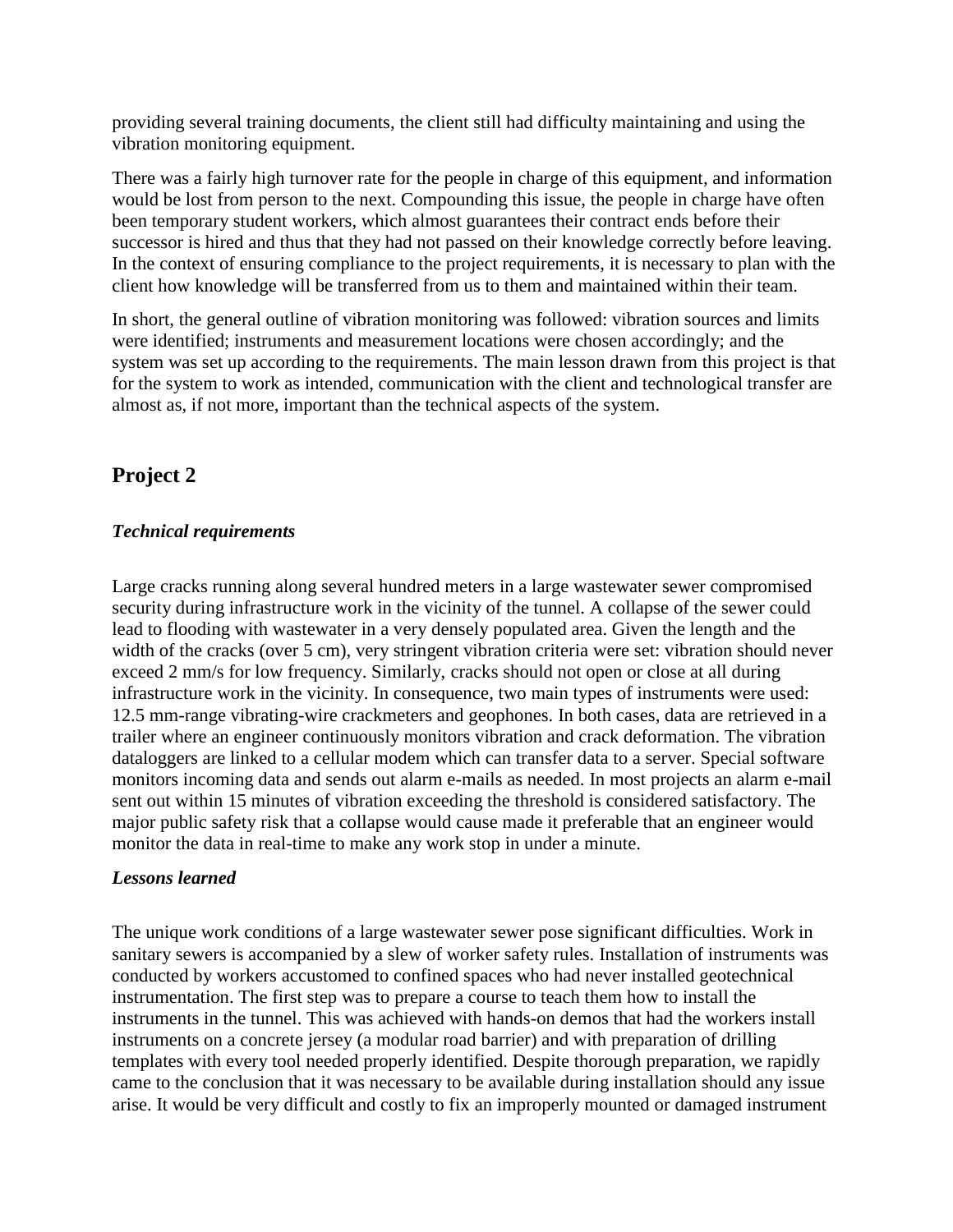and we made sure to provide whatever help we could through an unreliable radio link. In addition to these considerations, working in a sewer raised logistical issues. Workers wear a special combination with respirators, heavy boots, a rubber dry suit, a radio, and three pairs of gloves that hinder their freedom of movement.

Due to the high water level and flow, protective equipment for the instruments had to be designed. After installation of each geophone, a metal cover was bolted on top to protect it from impacts from smaller debris and to deflect heavy debris carried by water. Geophone casings were also filled with epoxy resin to make them fully waterproof and their cables were fed into a flexible metal conduit that was bolted to the wall. This is illustrated in the picture of figure 2, where a geophone installed inside the tunnel, with the protective cover, the conduit for the cable, and one of the large cracks running alongside are displayed. Similar protection was provided to the crackmeters. This was all done because maintenance would have proven challenging: access is difficult and restricted; cables are bolted to the wall; and vision and dexterity are severely limited in the tunnel.



*Fig. 2 : Picture of a geophone installed in a wastewater tunnel.*

Flowing water during rainstorms did not significantly affect vibration measurements. Water flow barely registered on the geophones and was not anywhere near the 2 mm/s threshold. Finally, crackmeters showed that the cracks expand and contract as the tunnel heats up and cools down. The main goal of this project was to ensure that the tunnel would remain stable during construction work. It did remain stable and no crack opening or contraction were observed beyond thermal effects.

Project 2 brought up a plethora of challenges that needed very careful planning. In this project, as a follow up to project 1, we have seen the value of putting a deliberate effort into communications with the client from the very beginning of the planning stages. Doing so ensured rapid and correct installation of the instruments. To sum up, conducting a successful vibration monitoring project goes beyond simple technical considerations.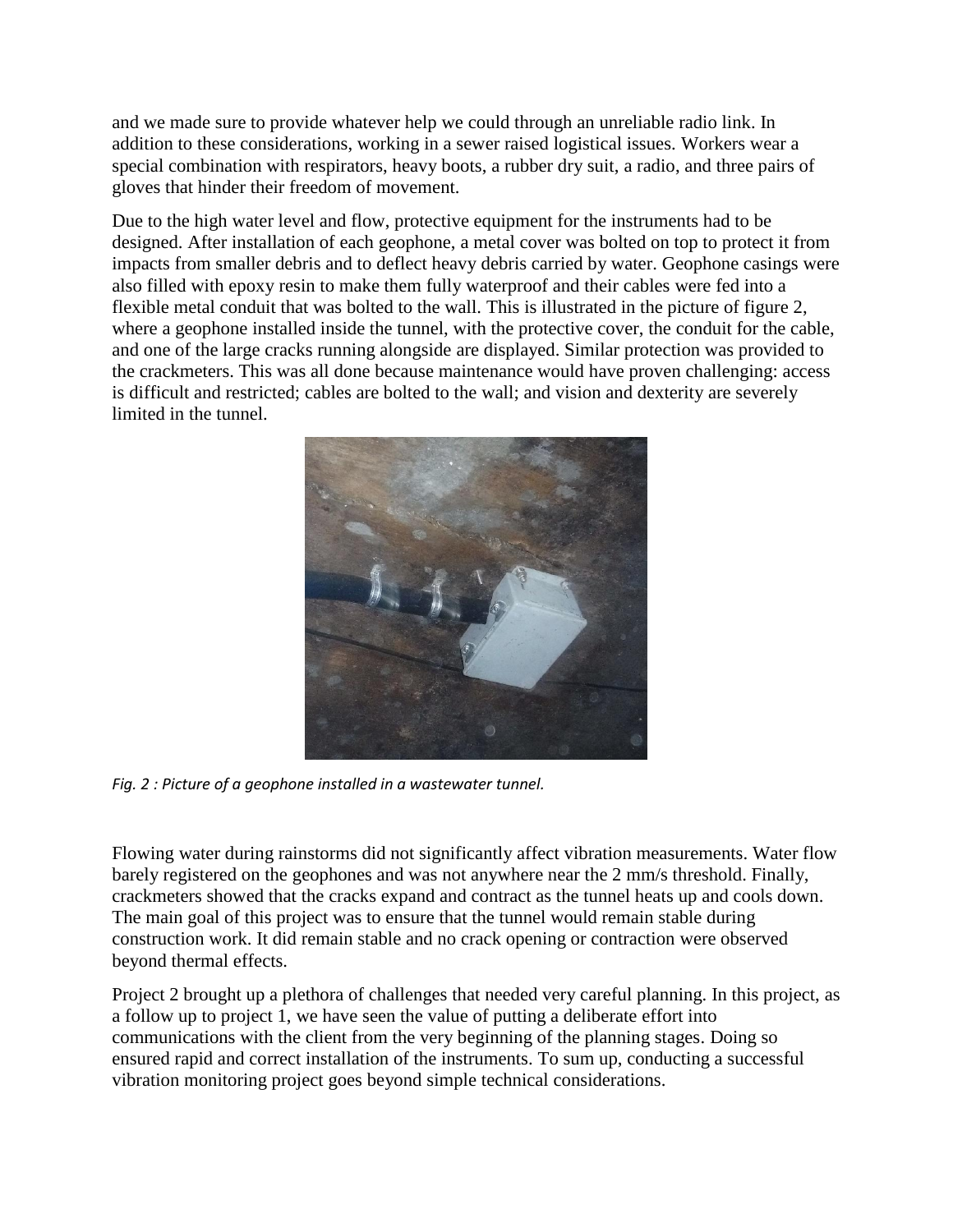# **Project 3**

#### *Technical requirements*

The last project is a new 5 km long sewer tunnel being constructed underneath a densely populated area. Similar to project 1, vibration had to be monitored around the shafts and along the tunnel route. In addition to vibration monitoring, "traditional" geotechnical instruments were installed (inclinometers and multipoint borehole extensometers) to measure the effects of tunneling and to ensure that no convergence or settlement would threaten the surrounding structures. Lastly, noise monitoring was also undertaken to ensure compliance with bylaws concerning noise emissions.

#### *Lessons learned*

It was estimated that the blasting schedule would pose almost no risk of damaging buildings. Indeed, 25 mm/s is the accepted threshold for modern buildings and the blasting schedule was designed to keep vibration much lower for any single event. Monitoring was thus mostly meant to reassure residents, because humans feel vibration up to ten times less intense than those that normally pose a threat to buildings. Having this system in place also ensured that if any blasting event was higher than expected, it would be quantified and any resulting damage could be assessed subsequently.

With event-based and general monitoring of blasting in mind, an automated data collection system with cellular modems was put in place to ensure that data were transmitted rapidly to the server. Specifications required that the blasting foreman must be alerted within 15 minutes by the construction contractor if any vibration crossed the threshold. To this end, the specifications written by the city engineers required alarms to be sent out to the construction contractor upon 2.5 mm/s peak vector sum (PVS) for any frequency. This type of arrangement is fairly common to ensure that work cannot continue while generating harmful levels of vibration.

Peak vector sum is defined by the following equation:  $PVS = \sqrt{tran^2 + vert^2 + long^2}$  (1) in which *tran*, *vert* and *long* are respectively the transverse, vertical and longitudinal PPV. However, the datalogger could only relay alarms on the PPV and not on the PVS. This raises the issue that each axis could be below 2.5 mm/s PPV while their PVS is above 2.5 mm/s, and no alarm e-mail would be sent out. As a compromise, alarms are relayed if any one of the axes are above 1.8 mm/s, which leads to a maximal possible peak vector sum of 3.11 mm/s according to equation (1). Lower values could have led to too many false positives and hampered progress of the tunnel construction. Figure 3 shows the measured *tran, vert, long* and PVS values over a onemonth period. The green line at 1.8 mm/s shows the alarm threshold. It can be seen that the measured vibration are typically much lower than the 1.8 mm/s threshold, blasting events have created PPV as high as 11 mm/s. There are also clear lulls during weekends where little to no vibration is measured.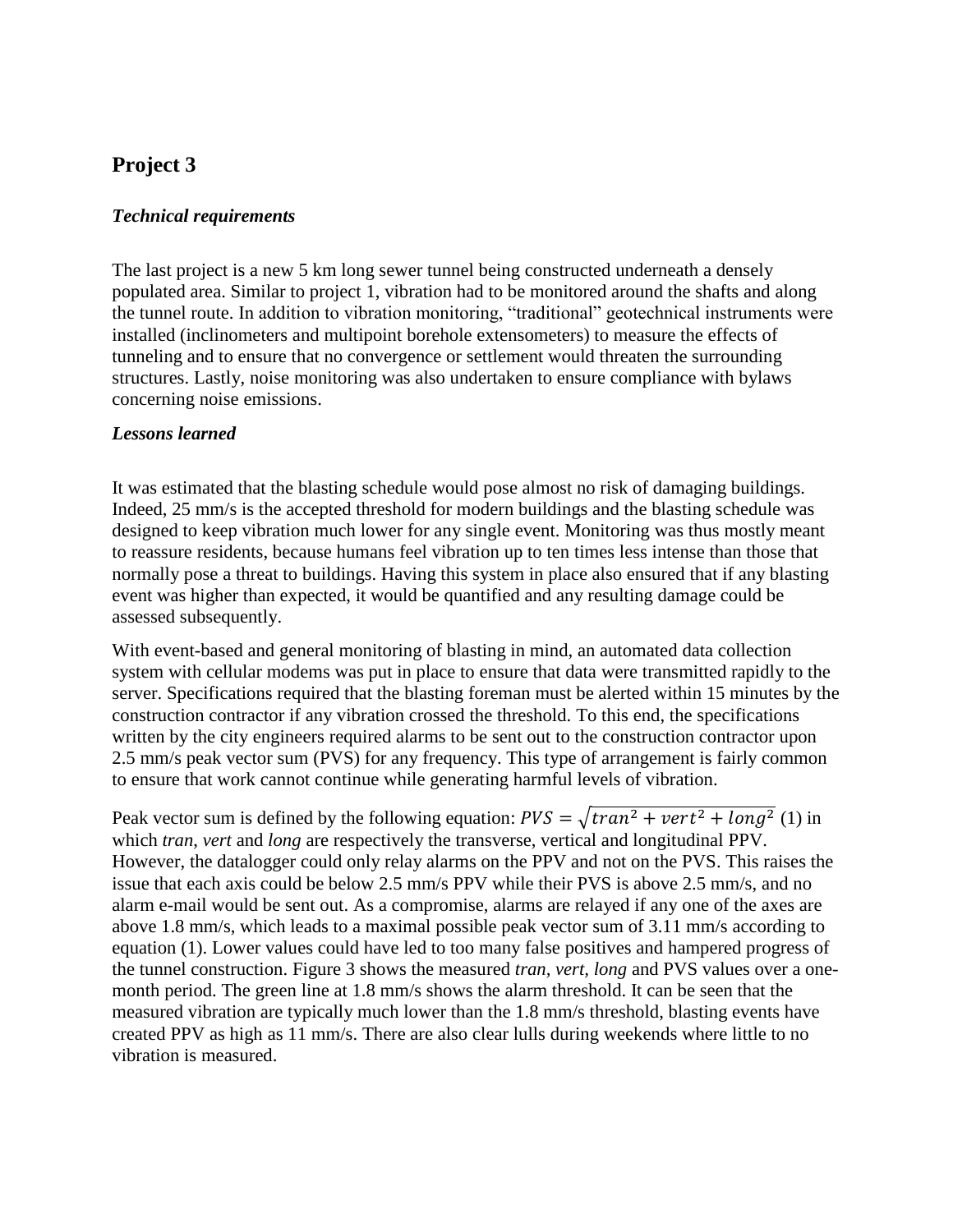

*Fig. 3 : One-month sample of vibration measurements near a shaft.*

The automated system was required and expected by the client to be functioning twenty four hours per day. Clients and construction contractors expect this to be a cheap and straightforward affair that requires little to no maintenance. However, the large number of components (batteries, casing, logger, sensors, and cellular modems) make these goals difficult to reach. The loggers and cellular modems are finicky and sometimes unreliable, occasionally requiring to be reset onsite. Having staff available to check on the systems weekly and to replace batteries and recharge units, made vibration monitoring much more involved than originally planned.

This project proved to be fairly straightforward once the technical issues were settled. A lesson to be drawn from this project is that, vibration criteria can be chosen for their effects on residents rather than only to protect buildings and infrastructure, and systems were designed to provide automated alarm e-mails.

### **Conclusions**

In every vibration monitoring project, technical requirements come first: frequency range, sensitivity, measurement range, etc. Choosing thresholds according to the specific needs is possibly the most critical decision for this type of monitoring. Other important considerations include that humans are much more sensitive to vibration than structures. Also that there can be older, more sensitive structures. However, creating a good monitoring project that fulfills its duty also requires deliberate planning and communication with the client, from the planning phase to its final execution. This is an often overlooked point that proves to be very important in vibration monitoring, perhaps even more so than in "traditional" geotechnical monitoring because it is chiefly implemented for safety, legal and wellbeing reasons.

*Vincent Le Borgne,*